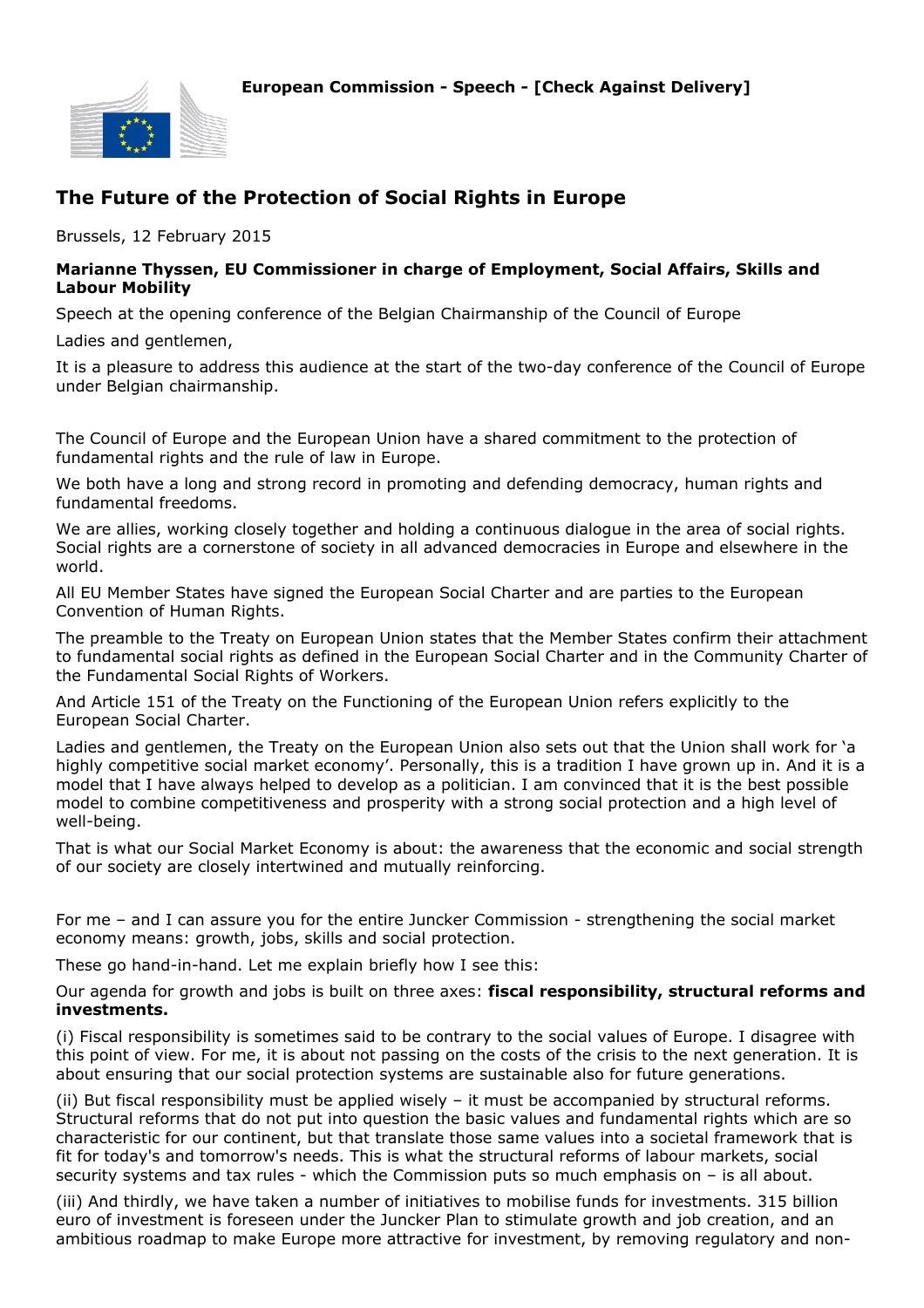regulatory bottlenecks in strategic sectors such as the digital sector and energy.

Job creation is very important. But we must also invest in people. Many Europeans barely have the skills they need for today's job market, let alone tomorrow's.

Up to 20% have only basic literacy skills and 25% have only basic numeracy skills. Those skills will be sufficient for only about 11% of jobs in 2025.

Two groups call for special efforts — the long-term unemployed and young people.

Preventing long-term unemployment from becoming structural is crucial.

And we must do our utmost to prevent a whole generation of young people from being discouraged. Young people in Europe must have the perspective of earning a living in a quality job, for themselves and their families.

The Youth Guarantee is one commitment the EU has made to its young people. Just last week, the Commission proposed on my initiative to increase substantially the pre-financing rates for projects under the Youth Employment Initiative. This means that EU money - almost 1 billion euro - will be available on the ground faster for training, apprenticeships and first jobs experiences to young people. This is not new money but money from the European Union funds that will be mobilised faster, as getting young people into jobs is something that cannot wait.

Growth and jobs, combined with skills development to make people better equipped for the jobs and for societies of tomorrow, are in my view the best instruments to promote social inclusion. Experience shows that unemployment leads to social exclusion.

Quality jobs, to the contrary, enable people to stand on their own feet, participate in society, and assert their civil and political rights. EU labour law, as well as the European Social Charter, guarantee workers since many decades high standards of social protection, like equal treatment and protection against discrimination, the right to work at a safe and healthy workplace, or the right to be employed in another Member State and social security coordination that underpins it. We should remain vigilant and join forces, as European Union and Council of Europe, to ensure that those fundamental social rights are upheld also at times of economic hardship.

Ladies and gentlemen, our European Social Market model aims to bring cohesion to our continent. More economic convergence is our ambition, in the euro-area, in the European Union as a whole, and beyond. Instead, we see unfortunately the opposite happening.

The crisis has disproportionally affected the weakest in our society: the low skilled, people with a migration background, women, ethnic minorities, disabled persons… The crisis has thus deepened the existing divides and created new ones. This is not only a problem for those who are left behind. It also poses a real threat to our societies as a whole.

We see the basis for solidarity eroding. Workers coming from abroad are seen as bringing unfair competition. Their right of access to social benefits is being questioned even when they are paying into the system. Let alone social assistance for economic non-active people.

Protection of civil rights gives rise to intense debate in the fight against terrorism and organised crime. Democratic values are under pressure.

My point is that under those circumstances, the Council of Europe and European Union must more than ever continue to join forces to ensure that the fundamental civil, political and social rights that we have fought to acquire and that characterize our Continent are safeguarded.

But we must also address the root cause of the problem. For me this means: creating sustainable growth and jobs, equipping people with the skills they need, promoting inclusive labour markets and high standards of social protection. These will not only benefit the people most directly concerned but also contribute in my view to cohesive, open and democratic societies.

Ladies and gentlemen, the Juncker Commission is determined to tie the social into the economic side of our social market economy to balance economic freedoms and social rights fairly. Economic growth can only be sustainable if it is truly inclusive.

This conference can contribute to this precious balance.

I want to thank the Council of Europe and the Belgian Presidency for organising this event.

We share a determination to make the world a better place to work and live in.

I embrace every opportunity to make progress towards that goal.